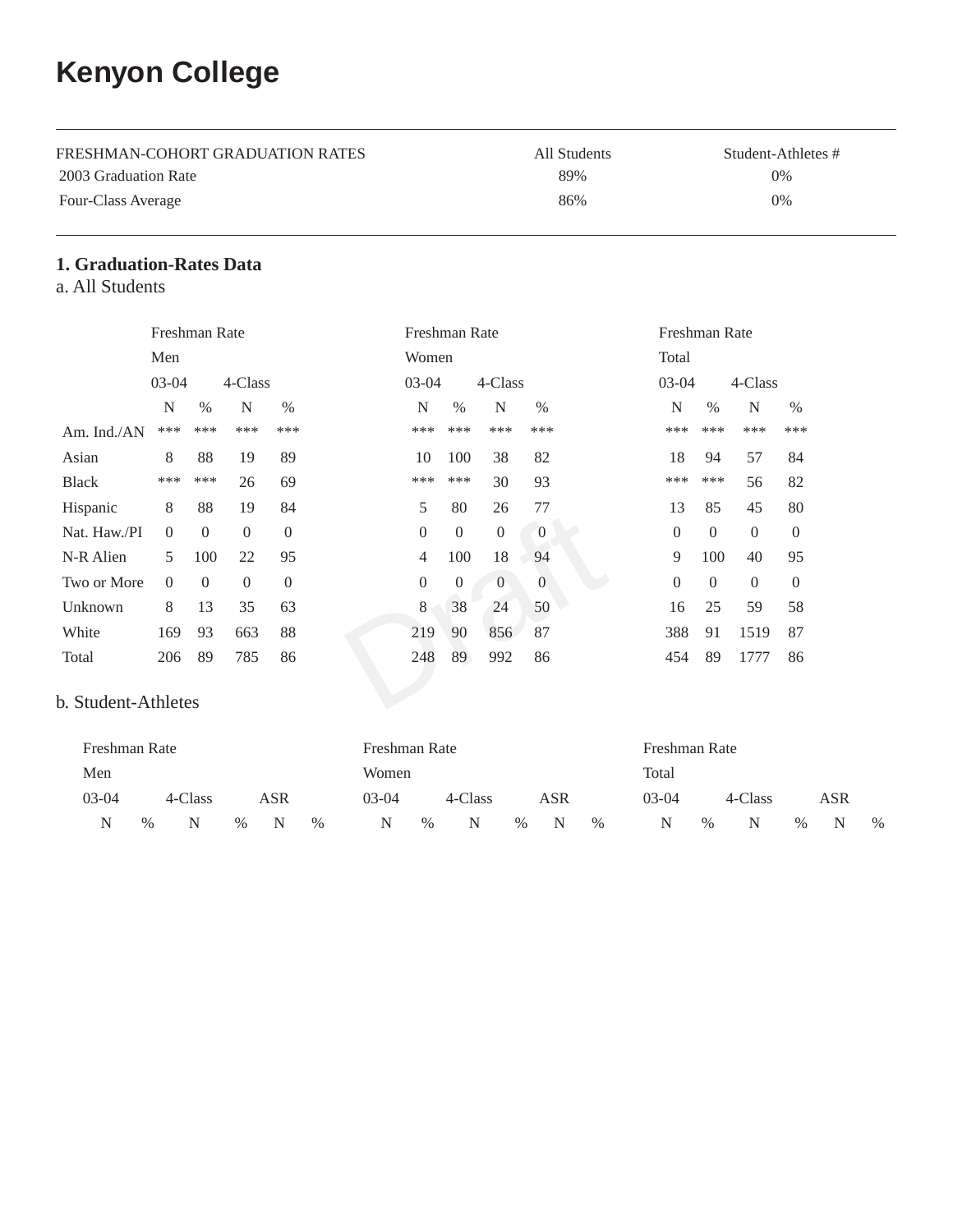### c. Student-Athletes by Sport Category

| <b>Baseball</b>           | <b>Men's Basketball</b> | <b>Men's CC/Track</b> |
|---------------------------|-------------------------|-----------------------|
| Freshman Rate             | Freshman Rate           | Freshman Rate         |
| 2003 4-Class              | 4-Class<br>2003         | 4-Class<br>2003       |
| <b>Football</b>           | Men's Other             |                       |
| Freshman Rate             | Freshman Rate           |                       |
| 2003 4-Class              | 2003 4-Class            |                       |
| <b>Women's Basketball</b> | <b>Women's CC/Track</b> | <b>Women's Other</b>  |
| Freshman Rate             | Freshman Rate           | Freshman Rate         |
| 2003<br>4-Class           | 4-Class<br>2003         | 4-Class<br>2003       |
|                           |                         |                       |

Values for N (a. 1-5, b. 6-10, c. 11-15, d. 16-20, e. greater than 20)